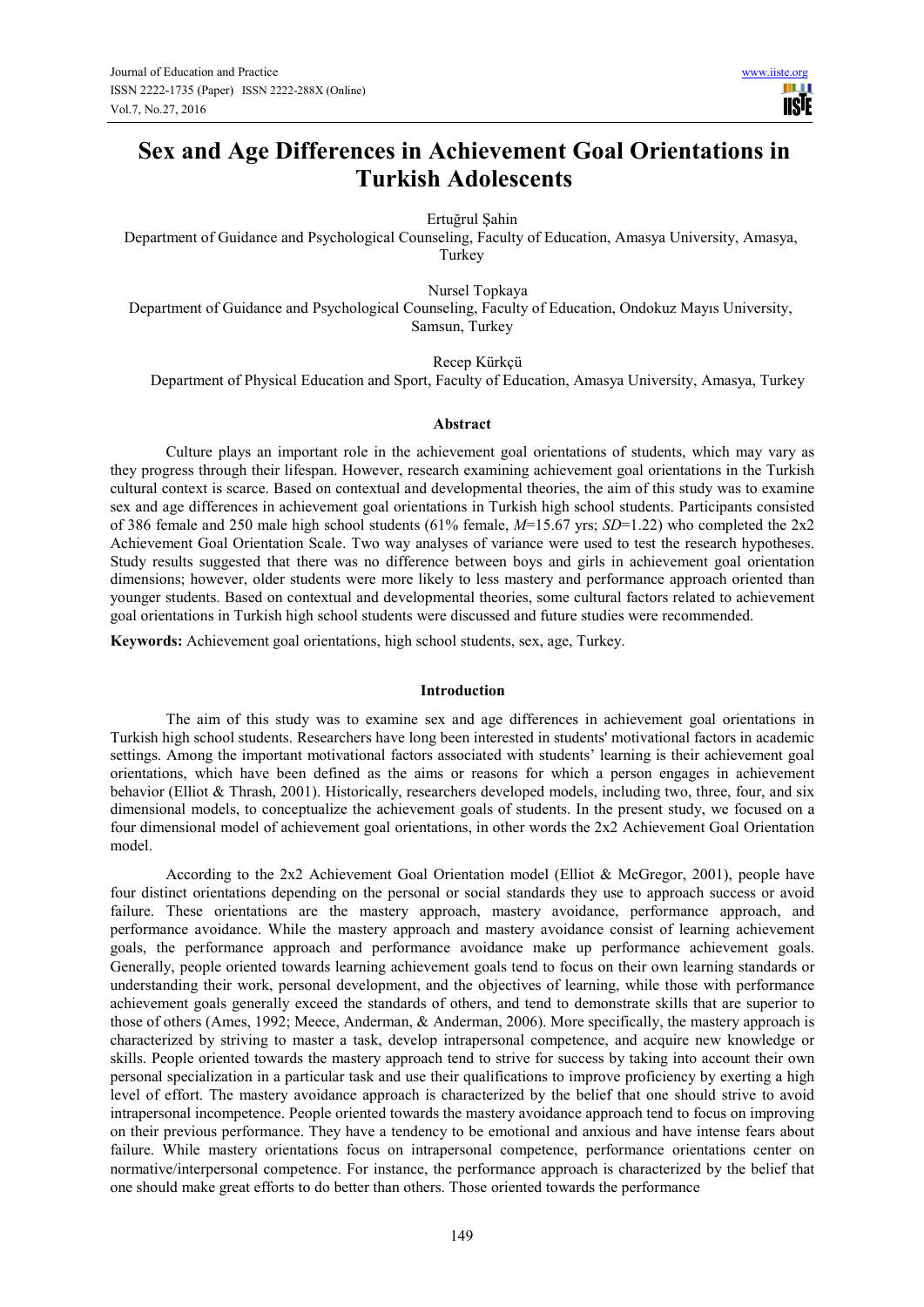have higher success needs, care about competency, use surface learning strategies, are competitive, and need the approval of others. They define their success in relation to that of others. Lastly, performance avoidance is made distinctive by the belief that one should strive to avoid doing worse than others. People oriented towards this approach tend to have higher anxiety, are emotional, and use surface learning strategies (Elliot & McGregor, 2001).

Different types of achievement goal orientations are differentially correlated with motivational, cognitive, and behavioral outcomes as well as academic achievement (Elliot & McGregor, 2001; Steinmayr, Bipp, & Spinath, 2011; Wigfield & Cambria, 2010). For example, Steinmayr et al. (2011) found that the mastery approach, performance approach, and performance avoidance goal orientations predicted grade point average (GPA) beyond intelligence, and mastery goal orientation also predicted GPA beyond intelligence and big five personality traits. In an extensive literature review, Wigfield and Cambria (2010) also noted that students' goal orientations correlated with task values in different academic settings as well as intrinsic and extrinsic values. Given that achievement goal orientations are associated with motivational, cognitive, and behavioral outcomes, investigating factors correlated with students' achievement goal orientations may provide significant implications for educational policies, including instructional, curricular, and administrative decision making and practices. Moreover, understanding factors correlated with students' achievement goal orientations may also provide more nuanced interventions for increasing students' motivation in academic settings.

Different theories have emerged to explain sex and age differences in the achievement goal orientations of students. Specifically, these theories can be divided into biological and social categories. Biological theories posit that sex differences in motivation, in particular, and personality traits, in general, are behind the genetic dispositions or hormonal differences (Steinmayr & Spinath, 2008). Social theories contend that sex differences in personality traits, including achievement goal orientations, originate from social, cultural, and contextual factors (Eagly & Wood, 1999).One social theory relevant to this study, social role model theory, posits that sex differences in psychological traits stem from socialization experiences. According to this model, cultural values influence how female and male students behave, think, and feel and most sex differences are supposed to be a result of sex role socializations (Schmitt, Realo, Voracek, & Allik, 2008).This approach purports that observed differences in psychological traits, including achievement goal orientations, are directly related to specified sex roles for men and women or social and cultural expectations. From the point of view this model, it is anticipated that when men and women hold similar social and cultural expectations, sex differences in psychological traits are more likely to diminish. This model also predicts that gender egalitarian cultures may lessen the sex differences in observed psychological traits, whereas in traditional cultures they may increase. However, although theoretical prediction purports no difference in achievement goal orientations in gender egalitarian cultures, such as Spanish, American, Dutch, and Australian cultures, support for this theory is mixed.

In a sample of Spanish adolescents aged 12 to 16, Murcia, Gimeno, and Coll (2008) found that males had higher mastery approach goal orientations than females. Dekker et al. (2013) examined Dutch adolescents aged 10–19 years old from primary and secondary schools and found that girls were more likely to adopt mastery and performance avoidance approaches than boys, whereas boys were more likely to use the performance approach than girls. Freudenthaler, Spinath, and Neubauer (2008) reported that boys are more likely to employ the performance approach and performance avoidance goals than girls in a large sample of Australian general secondary school students. However, Guan, Xiang, McBride, and Bruene (2006) reported no sex difference between achievement goal orientations in a sample of high school students from the southwestern United States. Differences in results cannot only be attributed to sample differences (Meece, Glienke, & Burg, 2006) and/or divergent assessment instruments (Dekker et al., 2013), but may also indicate social, cultural, and contextual factors at work. Taken together, much of the available evidence on sex differences is inconsistent and requires further investigation

Studies examining age-related changes in achievement goal orientations in children and adolescents focus on developmental and contextual theories to explain changes in goal orientations (Wigfield & Cambria, 2010). Developmental theorists (e.g., Nicholls, 1990) posit that younger children, especially those in elementary schools, are unable to distinguish the difference between ability and effort. In the elementary school years, students believe that intelligent students are those making a great deal of effort. However, with cognitive development, older students easily segregate effort and ability and believe that students who try to exert a lot of effort to accomplish a task are in fact less intelligent. Other developmental theorists (Dweck & Leggett, 1988) make a distinction related to students' ability or intelligence views. According to Dweck and Leggett (1988), students have two different views about their abilities, namely entity and incremental views. Students who have adopted entity views believe that their abilities are constant, and students with incremental views believe that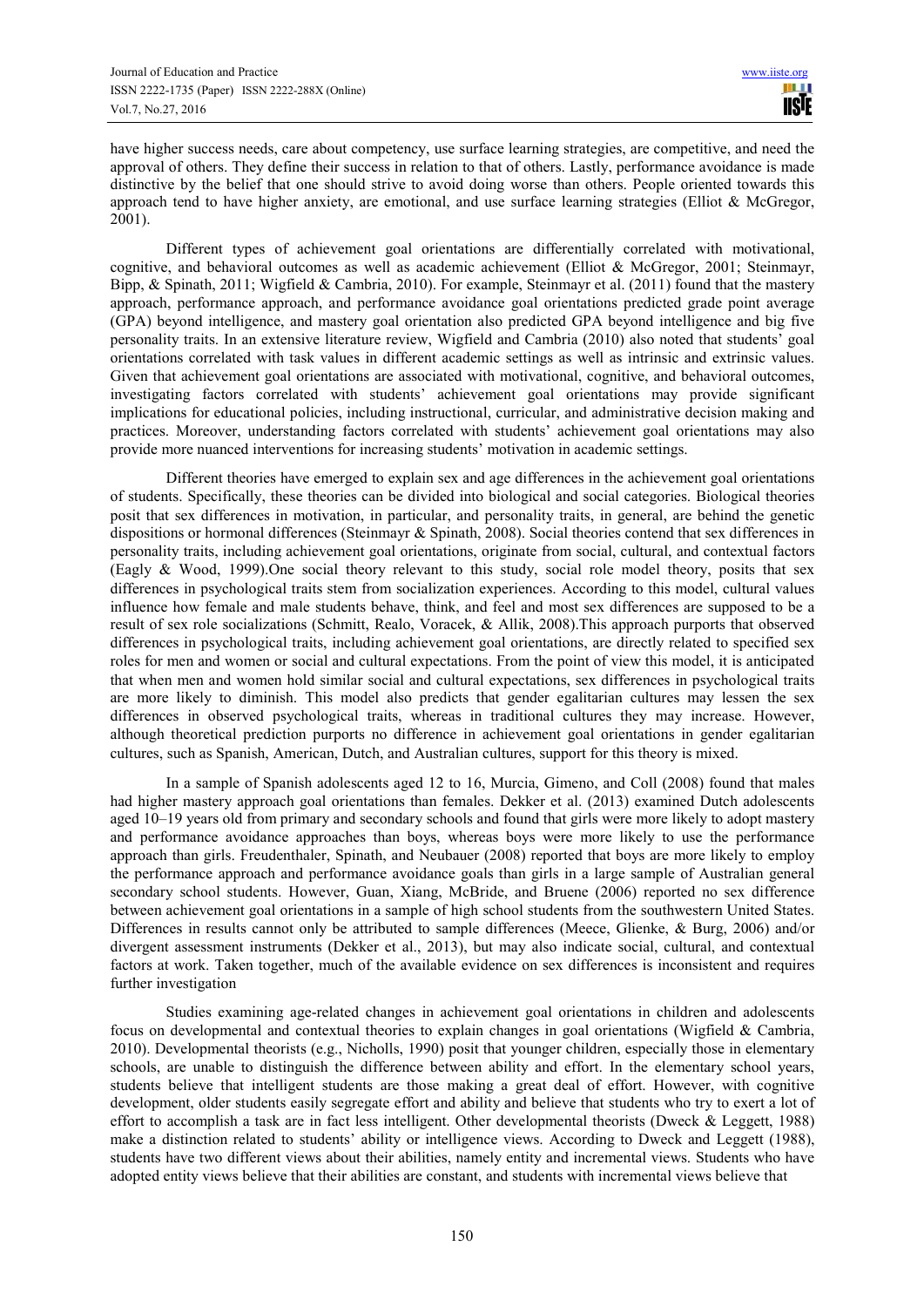their abilities can be improved through their efforts. Thus, from the point of view this theory, students with an entity view of ability are more likely to adopt a performance goal orientation and students with an incremental view of ability are more likely to adopt a mastery goal orientation.

Developmental theorists (Dweck & Leggett, 1988; Nicholls, 1990) also posit that although students generally begin elementary school with mastery goal orientation, they become progressively more performance oriented as they move through upper grades. Theorists focusing on contextual variables take into account the instructional contexts and how they can affect students' goal orientations in schools (Wigfield  $\&$  Cambria, 2010). Researchers specifically emphasized the difference in classroom and school goal culture to explain the reasons for changes in achievement goal orientations (Meece, Anderman, & Anderman, 2006). Specifically, a school environment emphasizing improving skills and learning may positively affect some students' master achievement goals and motivation, whereas school environments focusing on competition and demonstrating skills that are superior to those of other students may make some students more performance oriented and decrease their motivation (Meece, Anderman, et al., 2006).

Cross-sectional studies examining age-related differences in divergent student cohorts have shown that elementary school students were higher in mastery approach goal orientation than middle school students (Leondari & Gialamas, 2002) or showed no difference (Liu, 2003), and middle schools students were also higher in mastery goal orientation than high school students (Gonida, Kiosseoglou, & Voulala, 2007).With respect to performance approach goals, similar to mastery goal orientations, researchers found that middle school students were higher in performance approach goals than high school students (Gonida et al., 2007). Performance avoidance goals also tend to lessen between middle school and high school (Leondari & Gialamas, 2002). However, there are at least two obvious limitations in the studies mentioned above. They compared students from different educational levels, such as junior high school, middle high school, and senior high school. However, students' achievement goal orientations may change within a school year or across specific education levels as a function of age (Dweck & Leggett, 1988). Secondly, because these studies included individuals of different developmental stages, such as early (Liu, 2003), middle, or late adolescence (Gonida et al., 2007), they may overlook specific changes within specific developmental stages, such as middle adolescence. Thus, examining achievement goal orientations within the same educational level may reveal more detailed changes in achievement goal orientations in a specific developmental stage. However, to the best of the authors' knowledge, only one study by Guan et al. (2006) examined the changes in achievement goal orientations in American high school students and reported no difference between grade levels.

Although the transition from secondary school to high school is often associated with negative changes in achievement goal orientations (Gonida et al., 2007; Leondari & Gialamas, 2002), positive culture specific contextual changes in the school environment also exist, such as incentives and opportunities (Liu, 2003). Thus, new students (ninth grade) can be more mastery oriented as the new high school curriculum with new lessons provides opportunities to improve their knowledge and skills. It can also make them more performance oriented by encouraging them to be better than others so as to demonstrate their skills to their classmates (Meece, Anderman, et al., 2006). On the other hand, older students may experience a general decline in their achievement goal motivations so as to evaluate more comprehensively their abilities as briefly outlined above (Dweck & Leggett, 1988).

Drawing from theoretical and empirical literature, as well as the specific Turkish cultural context, we expected that there would be no significance difference between girls and boys in achievement goal orientations. However, for age, we expected a general decline in the mastery approach, performance approach, and performance avoidance goal orientations in high school students. We also expected no age differences in the mastery avoidance goal orientation.

## **Method**

# **2.1. Participants**

Participants in this study were selected using convenience sampling. They were attending two different typical mid-sized public Anatolian high schools in the Central Black Sea Region of Turkey. The two schools were similar in terms of their physical properties, such as class size, school size, as well as average achievement of students and school curriculum. There were 386 female (61%) and 250 male (39%) students who ranged in age from 14 to 18 yrs. with a mean age of 15.67 yrs. (*SD*=1.22). Of the 636 students, approximately 39% (*n*=251) were in freshmen year, 24% (*n*=152) were in sophomore year, 15% (*n*=94) were in junior year, and 22% (*n*=139) were in senior year.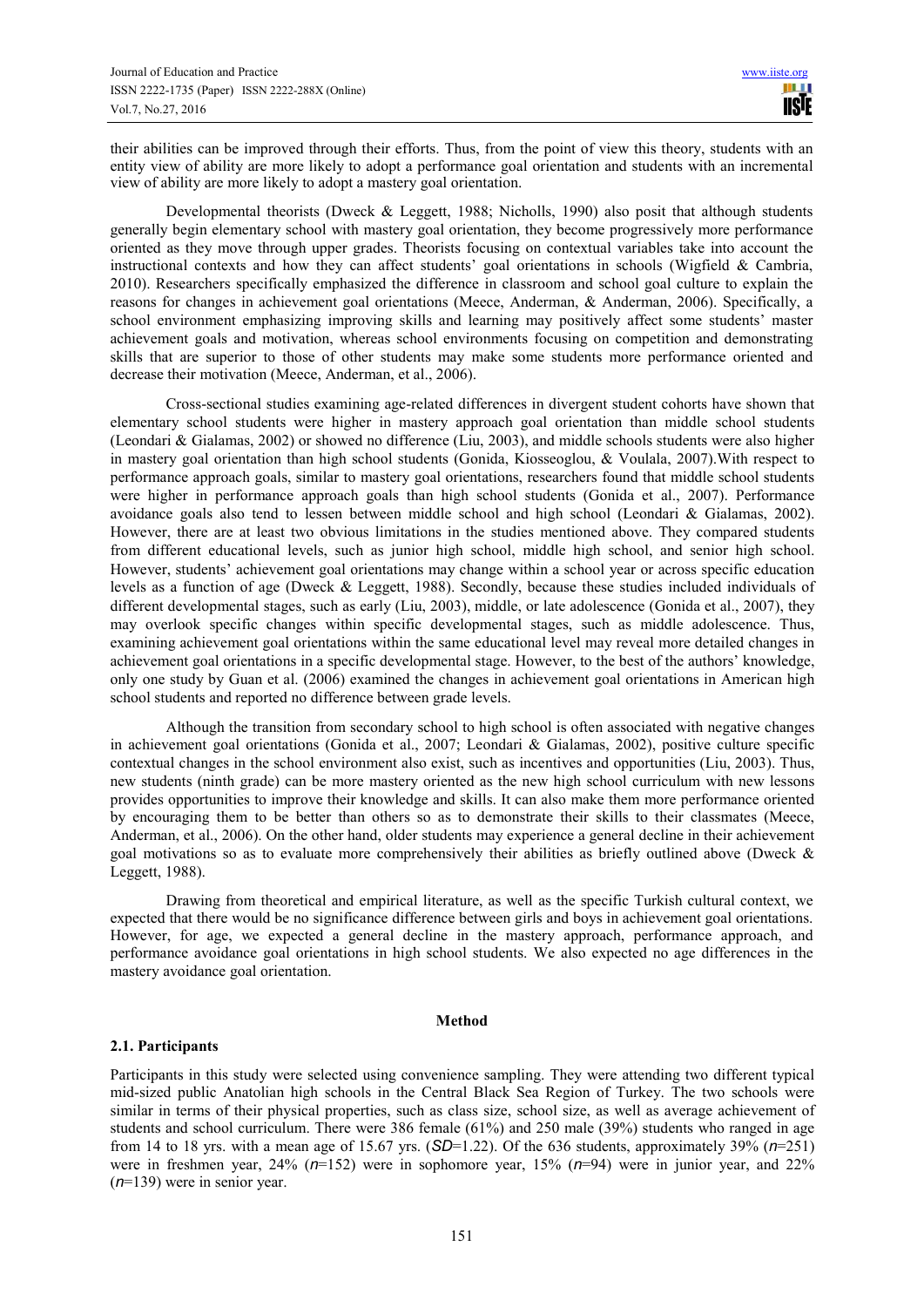# **2.2. Measures**

*Demographics*. A personal information form was used to collect information about the students' backgrounds. They answered questions about their school, sex, age, and grade level.

*2x2 Achievement Goal Orientation Scale.* Students' general achievement goal orientations were measured by the 2x2 Achievement Goal Orientation Scale developed by Akın (2006) in the context of the Turkish culture. Although Elliot and McGregor's (2001) original 2x2 Achievement Goal Orientation Scale and the subsequently revised version (Elliot & Murayama, 2008) have been adapted into the Turkish language, the only available measure when we developed our questionnaire was Akın's (2006) 2x2 Achievement Goal Scale. This scale measures general achievement goal orientations using Elliot and McGregor's (2001) theoretical framework and consists of 26 items and 4 subscales, namely mastery approach (MA), mastery avoidance (MAv), performance approach (PA), and performance avoidance (PAv). Respondents indicate their answers on a five-point scale ranging from *Never* (1) to *Always* (5). Higher scores reflect greater endorsement of the related approach. Participants' responses to related subscales were averaged to calculate their corresponding subscale score. Akın (2006) conducted a principal component analysis with varimax rotation on undergraduate students' responses on the 2x2 Achievement Goal Orientation Scale and demonstrated four factor structure in line with Elliot and McGregor's (2001) theoretical framework. The explained total variance ranged between 8.37% (PAv) and 28.43% (MA).Three-week test-retest reliability scores were found to be *r*=.77 for MA, *r*=.82 for MAv, *r*=.84 for PA, and *r*=.86 for PAv. Akın (2006) also reported the estimates of internal consistency (Cronbach Alpha) as .92 for the MA, .97 for MAv, .97 for PA, and .95 for PAv subscale in this sample. Recently, Erdem-Keklik and Keklik (2013) performed a confirmatory factor analysis to investigate whether Akın's (2006) recommended four factor structure fit high school students' responses and found that four factor structure was a good fit to the data (χ<sup>2</sup>/df: 3.02, Root Mean Squared Error of Approximation (RMSEA): .07, Comparative Fit Index (CFI): .93). The Cronbach Alpha reliability estimates for the current sample was .70 for the MA (8 items), .54 for MAv (5 items), .74 for PA (7 items), and .54 for PAv (6 items) subscale. Although the reliabilities were low for the MAv and PAv subscales, measurement experts suggest that researchers can retain subscales that have reliability estimates as low as .50 without weakening validity coefficients (Schmitt, 1996). Additionally, given the limited number of items forming the MAv and PAv subscales, the internal consistency observed can be marginally accepted (Hair, Black, Babin, & Anderson, 2014). A sample item from MA is "The opportunities to help improve my skills are very important for me."; MAv is "I experience fears related to fully learning my lessons."; PA is "One of my most important goals is to seem more intelligent than others."; and PAv is "I'm worried about the possibility of getting a bad grade in class."

# **2.3. Procedure**

This study was conducted during the first semester of the school year between December 2014 and February 2015. Trained graduate students collected the data from the students for course credit during a master education class. Students were not compensated for their participation. After the approval of the participating schools, students completed the paper and pencil format measures in the presence of a school teacher during their regular class hours. Students provided written informed consent for participating in the study and were informed that participation was voluntary, the responses would be kept confidential, data would not be used for any purposes other than research, and they could withdraw before, during, or after the study without any repercussions. All students participated voluntarily in this study and completed the measures in approximately 20 minutes.

# **2.4. Statistical Analyses**

All statistical analyses were carried out with SPSS 23 for Windows. Descriptive statistics were calculated for information about sample characteristics. Mean and standard deviation were also calculated to examine differences in achievement goal orientations of students with respect to their sex and age. Some respondents did not complete all demographic items or the achievement goal orientation scale (*n=*10), and thus were excluded from the data set using list-wise deletion. Two univariate outliers were detected and excluded from the dataset (Tabachnick & Fidell, 2012). In order to test the research hypotheses, a series of two-way analyses of variance (ANOVAs) were performed to examine possible mean score differences across sex and age groups. When twoway ANOVA statistical analysis results were significant, post-hoc comparisons were performed using the conservative Scheffe test. Instead of using multivariate analysis of variance (MANOVA),we deliberately used this approach because previous research has shown that correlations between achievement goal orientation dimensions are low (Elliot & McGregor, 2001; Elliot & Murayama, 2008). Pituch and Stevens (2016) recommend the use of MANOVA when the dependent variables are moderately correlated so as to increase power and effectively control Type I errors in statistical analysis. All statistical assumptions, including adequate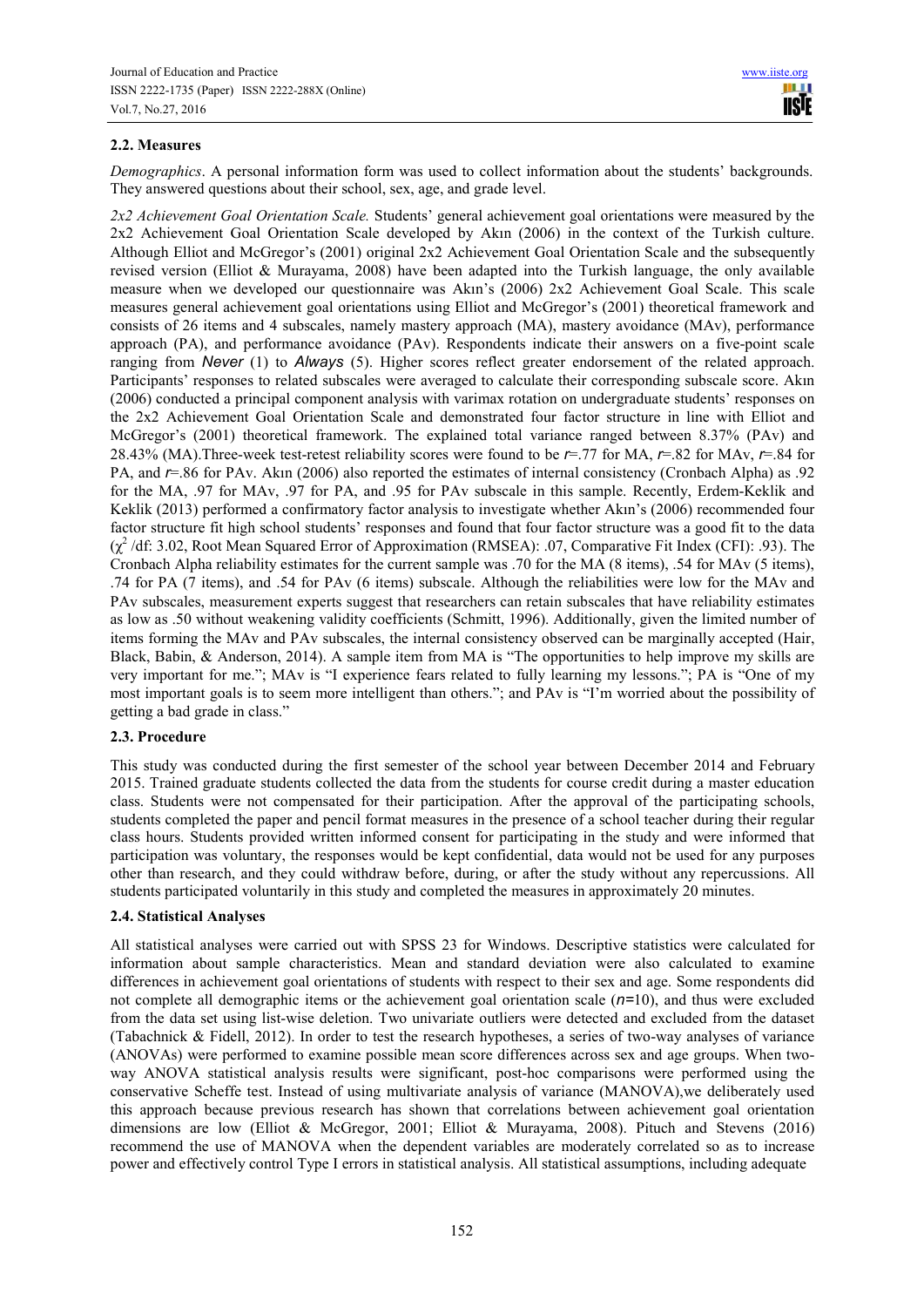sample size, normality, and homogeneity of variance, were tenable (Ho, 2013). An alpha level of .05 was used for all statistical tests.

| Variable   |     | MA                |           | MAy  |     | PA                |     |      | PA <sub>v</sub> |
|------------|-----|-------------------|-----------|------|-----|-------------------|-----|------|-----------------|
|            | n   | M                 | <i>SD</i> | M    | SD  | M                 | SD  | M    | SD              |
| <b>Sex</b> |     |                   |           |      |     |                   |     |      |                 |
| Girl       | 386 | 4.07              | .61       | 3.35 | .77 | 3.11              | .88 | 2.97 | .77             |
| Boy        | 250 | 4.01              | .56       | 3.25 | .80 | 3.18              | .89 | 2.97 | .81             |
| Age        |     |                   |           |      |     |                   |     |      |                 |
| 14         | 137 | $4.19_a$          | .54       | 3.44 | .80 | $3.25_a$          | .82 | 3.09 | .83             |
| 15         | 167 | $4.12_a$          | .51       | 3.37 | .76 | $3.34_a$          | .82 | 3.07 | .75             |
| 16         | 139 | 4.00              | .62       | 3.19 | .75 | $3.25_a$          | .93 | 2.95 | .76             |
| 17         | 157 | 3.87 <sub>b</sub> | .63       | 3.25 | .78 | 2.83 <sub>h</sub> | .86 | 2.85 | .80             |
| 18         | 36  | 4.05              | .63       | 3.30 | .91 | 2.61 <sub>b</sub> | .82 | 2.69 | .74             |

| Table I Descriptive Statistics |  |
|--------------------------------|--|
|                                |  |

*Note*. Each number with a subscript in the means indicates a group difference:  $a > b$ 

**Results** 

Table 1 shows achievement goal orientation dimension means and standard deviations with respect to sex and age. A series of two way ANOVAs were conducted to examine mean differences between achievement goal orientation dimensions with respect to sex and age and results are shown in Table 2.

| Source       | df             | MS   | F     | р        | E.S |
|--------------|----------------|------|-------|----------|-----|
| MA           |                |      |       |          |     |
| Sex (A)      | 1              | .01  | .02   | .893     | .00 |
| Age $(B)$    | $\overline{4}$ | 1.65 | 4.89  | $.001**$ | .03 |
| $A \times B$ | 4              | .49  | 1.46  | .214     | .01 |
| Error        | 626            | .38  |       |          |     |
| MAy          |                |      |       |          |     |
| Sex (A)      | 1              | .00. | .01   | .937     | .00 |
| Age $(B)$    | $\overline{4}$ | .87  | 1.45  | .217     | .01 |
| $A \times B$ | 4              | 1.14 | 1.88  | .112     | .01 |
| Error        | 626            | .60  |       |          |     |
| PА           |                |      |       |          |     |
| Sex (A)      | 1              | .15  | .21   | .645     | .00 |
| Age $(B)$    | $\overline{4}$ | 8.29 | 11.39 | $.001**$ | .07 |
| $A \times B$ | $\overline{4}$ | .94  | 1.29  | .274     | .01 |
| Error        | 626            | .73  |       |          |     |
| PAv          |                |      |       |          |     |
| Sex (A)      | $\mathbf{1}$   | .01  | .01   | .913     | .00 |
| Age $(B)$    | $\overline{4}$ | 1.79 | 2.93  | $.020*$  | .02 |
| $A \times B$ | $\overline{4}$ | .29  | .47   | .761     | .00 |
| Error        | 626            | .61  |       |          |     |

Table II Two Way Analysis of Variance Results for Achievement Goal Orientation Dimensions

*Note*. MA=mastery approach; MAv= mastery avoidance; PA= performance approach; PAv= performance avoidance; MS=Mean squares; E.S= effect size, partial  $\eta^2$ ; \* $p$  <.05, \*\* $p$  <.001.

All sex by age interactions as well as the main effects of sex were not significant in achievement goal orientation dimensions. However, the main effect of age was significant for MA ( $F$  (4, 626)=4.89,  $p$ < .001, partial  $\eta^2$ =.03), PA (*F* (4, 626)=11.39, *p*< .001, partial  $\eta^2$ =.07), and PAv (*F* (4, 626) = 2.93, *p*< .05, partial  $\eta^2$  = .02) scores. Post-hoc Scheffe comparisons showed that 17 year old students (*M*=3.87, *SD=*.63) had significantly lower mastery approach scores than 14 years old (*M*=4.19, *SD=*.54) and 15 years old (*M*=4.12, *SD=*.51) students. There was no statistically significant difference in other age groups. The post-hoc Scheffe test regarding the performance approach scores also showed that 17 year old (*M*=2.83, *SD=*.86)and 18 year old (*M*=2.83, *SD=*.86) students had significantly lower performance approach scores than 14 year old (*M*=3.25,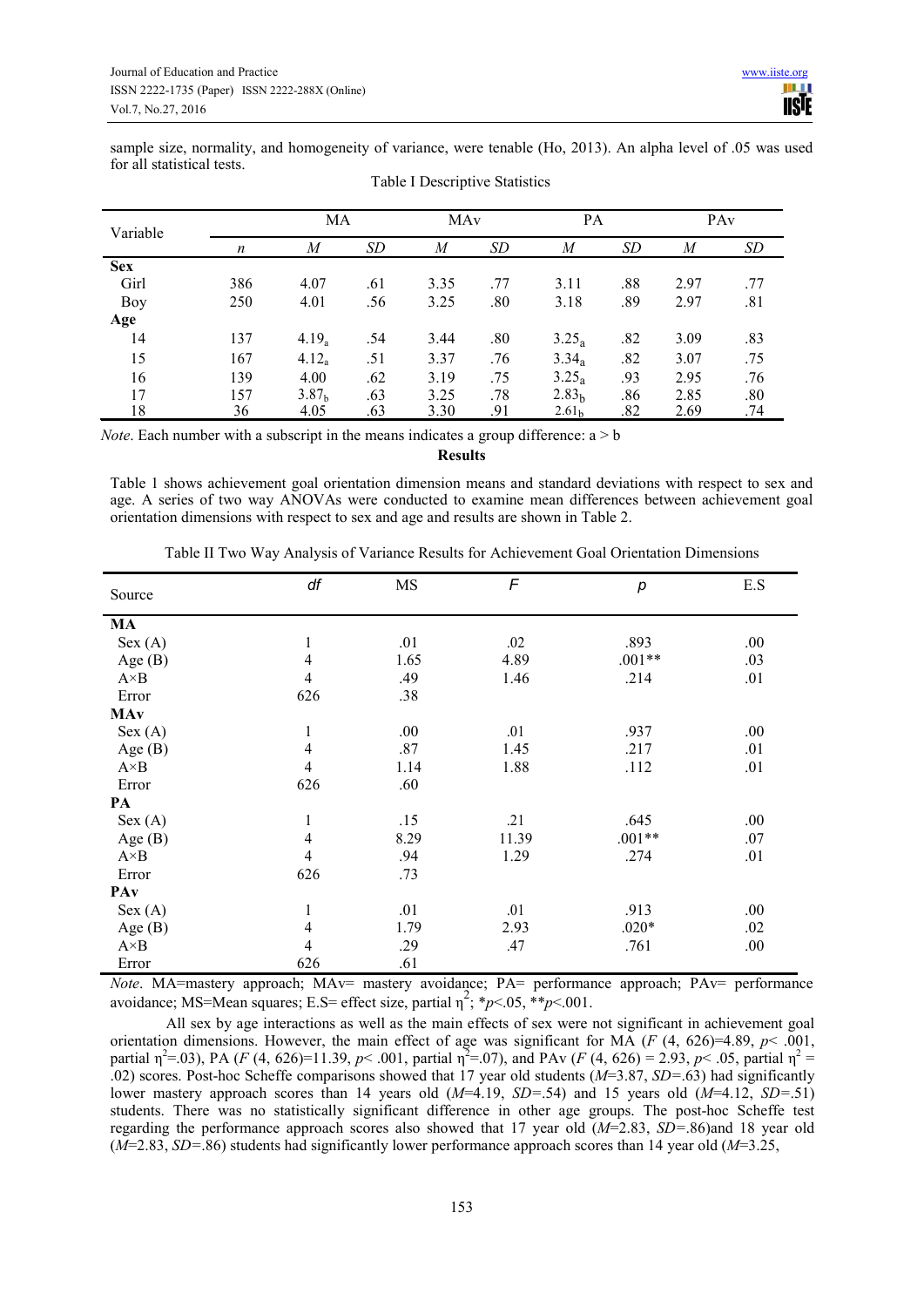*SD=*.82), 15 year old (*M*=3.34, *SD=*.82), or 16 year old (*M*=3.25, *SD=*.93) students. There was no statistically significant difference in other age groups. Lastly, the post-hoc Scheffe test regarding the performance avoidance scores revealed no significant differences among age groups. These results may be attributed to increased power related to sample size because effect size related to PAv scores was very small.

## **Discussion**

This study investigated students' achievements goal orientations with respect to sex and age. In line with social role theory predictions related to the Turkish cultural context, which emphasize similar motivations for achievement in children from the early years of education, our study results showed no significant differences in boys and girls. These results are in line with some previous studies examining sex differences in achievement goal orientations (Guan et al., 2006) but not all (Dekker et al., 2013; Freudenthaler et al., 2008; Murcia et al., 2008). According to social role theory, egalitarian cultures may diminish the sex differences in observed psychological traits such as achievement goal orientations. Although Turkey is not an egalitarian culture for boys and girls, the observed differences for girls are mostly related to stricter social control, such as girls spend most of their time at home with their mothers, whereas boys spend it outside with peers (Yildirim, 1997). Given the limited opportunities to selected high schools and tertiary education in a competitive academic environment for most children, Turkish families put strong emphasis on academic achievement and expect their children to be successful students and constantly motivate them to work hard from the early years of education for a better future career. Thus, girls and boys share many common values in this socialization process in Turkey. However, different results obtained in egalitarian cultures and traditional cultures emphasize that other contextual factors, such as school achievement goal orientation, may play a significant role in these differences. Moreover, all these research results show that sex may affect achievement goal orientations in different ways at different stages of adolescence and in different cultures.

Our study suggested that older students' mastery and performance approach orientations were significantly lower than those of younger students. This result is inconsistent with Guan et al. (2006) who reported no difference in achievement goal orientations with age. However, our results are consistent with developmental and contextual theories. According to contextual theories (Meece et al., 2006), school achievement goal orientation in particular, and in the Turkish social context in general, may play an important role in students' achievement goal orientations. In Turkey, primary school students begin to prepare for unpaid boarding schools and the scholarship exam, which takes place at the end of the primary school years. They prepare themselves for the transition exam from secondary education to high school education (TEOG) in the secondary school years, and in the high school years, they prepare for the student selection and placement exam (OSS) for university. Every year, approximately 1,300,000 students take the transition exam from secondary education to high school education and over 2,200,000 students apply for the student selection and placement exam. Only a small percentage of these students advance to the best high schools (e.g., High School of Science, High School of Social Sciences, Health Vocational High School) and four-year degree bachelor programs, which offer good opportunities for public employment. Therefore, in these harsh economic conditions, lower employment levels as well as a limited number of places at good universities and departments, which offer high probabilities of employment as a civil servant in public institutions, and therefore prestige in the Turkish community, make high school students more anxious as well as more achievement oriented. Thus, this high level of competition at several times in the students' academic progress make students less motivated and more pessimistic about their future. Moreover, although the transition from middle to high school is often associated with negative changes in achievement goal orientations (Gonida et al., 2007), the cultural context may affect these changes by providing different incentives and opportunities (Meeceet al., 2006).

Specifically, as an incentive, beginning a new school and selecting a major in future grades may make younger students more mastery and performance approach oriented than older students. Additionally, as an opportunity, younger students may be more motivated by starting a new school to add new achievements to their previous success and may be more motivated to learn new things and try to demonstrate better performance in front of their classmates. Another explanation might be that, as developmental theorists (Dweck & Leggett, 1988) posit, with cognitive maturity, older students evaluate the current situation, more realistically and possible more pessimistically, and consequently, we observed a general decline in their mastery and performance approach goals.

As there are some limitations in this study, the results should be interpreted with caution and direct future research. First, some of the outcomes may be specific only to the Turkish educational context, which could limit the generalizability of the results. Second, this research was conducted with a limited number of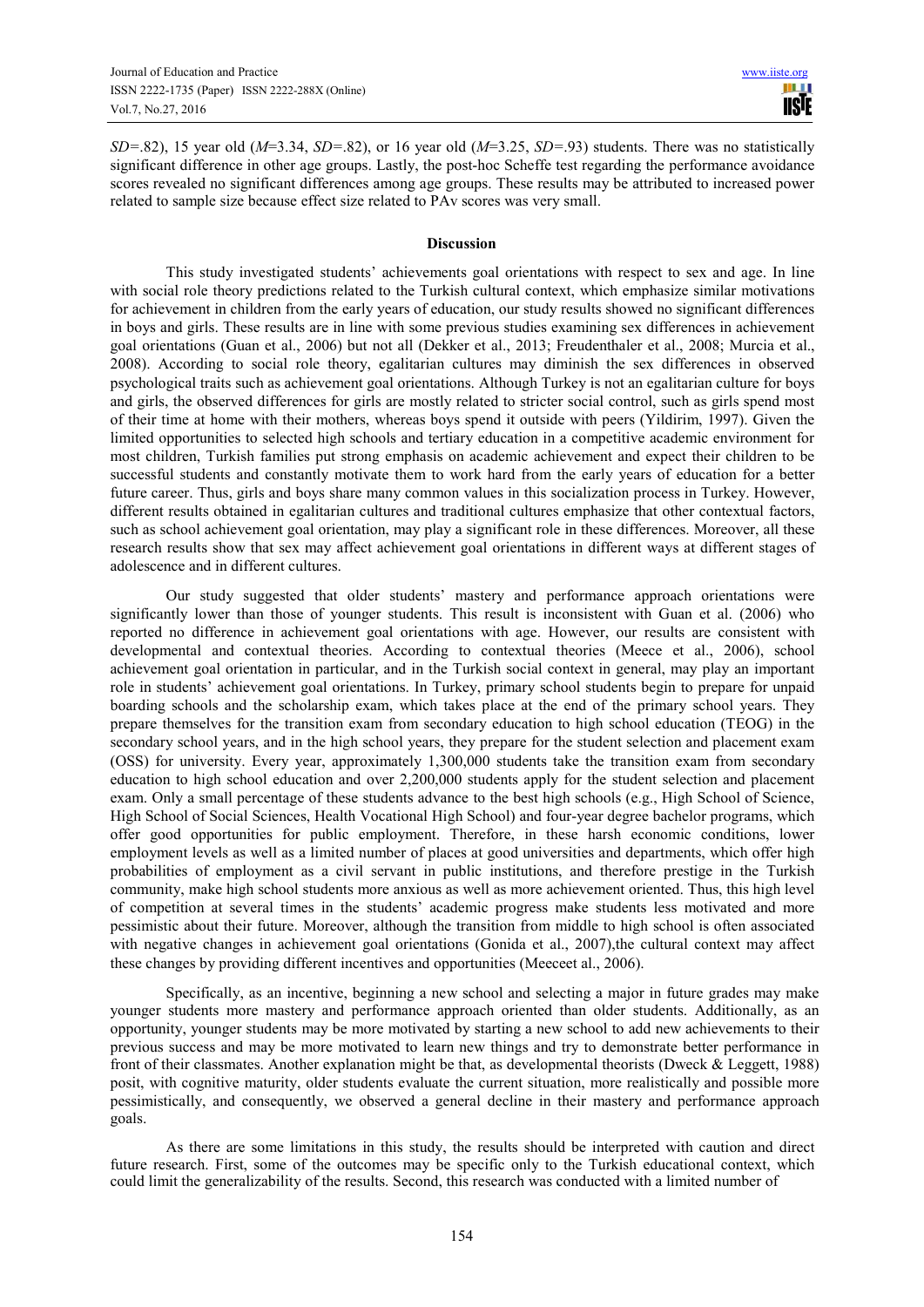students in two different high schools located in two city centers of Turkey's Central Black Sea Region. For this reason, the external validity of our study is low because the experiences of high school students in these urban settings may not extend to high school students in more rural or remote settings or in metropolitan centers across Turkey. Therefore, the inclusion of a more representative sample of high school students, including those from other types of high schools (e.g., High School of Science, School of Social Sciences, etc.) and other parts of Turkey, may be useful. Third, this study employed a cross-sectional design. Although cross-sectional research designs provide information about the current situation in the studied sample the causal link between the findings cannot be established, but possible risk factors or protective factors can be understood (Çer & Şahin, 2016a, 2016b). Therefore, in future studies, carrying out longitudinal and experimental studies with this sample may be useful. Fourth, information from adolescents in this study was collected through self-report measures. Self-report scales can lead to a number of general method biases, such as mid-point responding and social desirability (Podsakoff, MacKenzie, Lee, & Podsakoff, 2003). However, an attempt was made to prevent bias by asking the adolescents to keep their identities confidential (Podsakoff et al., 2003). Receiving information from different sources of information (parents, close friends, and teachers) to assess these variables may be useful in future studies.

Despite these limitations, the current study presents important information for understanding more fully the demographic factors contributing to the achievement goal orientations of Turkish high school students and some inconsistent demographic findings in the achievement goal orientation literature. Specifically, our study results stress that school counseling services that attempt to identify students with different achievement goal orientations should consider students' age. Additionally, high school teachers should particularly focus on motivating upper grade level students to increase their learning outcomes during regular class hours. Lastly, in order to design evidence-based motivational intervention programs for high school students, researchers should consider factors such as age.

## **References**

Akın, A. (2006). 2x2 başarı yönelimleri ölçeği: Geçerlik ve güvenirlik çalışması [2x2 achievement goal orientations scale: The study of validity and reliability]. *Sakarya Üniversitesi Eğitim Fakültesi Dergisi*, *12*, 1–13.

Çer, E., & Şahin, E. (2016a). The acquaintance level of Turkish prospective teachers with qualified works of children's literature. *Journal of Education and Learning*, *5*(3), 205–219. http://doi.org/10.5539/jel.v5n3p205

Çer, E., & Şahin, E. (2016b). Validity of a checklist for the design, content, and instructional qualities of children's books. *Journal of Education and Practice*, *7*(24), 128–137.

Dekker, S., Krabbendam, L., Lee, N. C., Boschloo, A., de Groot, R., &Jolles, J. (2013). Sex differences in goal orientation in adolescents aged 10–19: The older boys adopt work-avoidant goals twice as often as girls. *Learning and Individual Differences*, *26*, 196–200. http://doi.org/10.1016/j.lindif.2012.07.011

Dweck, C. S., & Leggett, E. L. (1988). A social-cognitive approach to motivation and personality. *Psychological Review*, *95*(2), 256–273. http://doi.org/10.1037/0033-295X.95.2.256

Eagly, A. H., & Wood, W. (1999). The origins of sex differences in human behavior: Evolved dispositions versus social roles. *American Psychologist*, *54*(6), 408–423. http://doi.org/10.1037/0003-066X.54.6.408

Elliot, A. J., & McGregor, H. A. (2001). A 2 x 2 achievement goal framework. *Journal of Personality and Social Psychology*, *80*(3), 501–519.

Elliot, A. J., & Murayama, K. (2008). On the measurement of achievement goals: Critique, illustration, and application. *Journal of Educational Psychology*, *100*(3), 613–628. http://doi.org/10.1037/0022-0663.100.3.613

Elliot, A. J., & Thrash, T. M. (2001). Achievement goals and the hierarchical model of achievement motivation. *Educational Psychology Review*, *13*(2), 139–156.

Erdem-Keklik, D., & Keklik, I. (2013). Exploring the factor structure of the 2x2 achievement goal orientation scale with high school students. *Procedia - Social and Behavioral Sciences*, *84*, 646–651. http://doi.org/10.1016/j.sbspro.2013.06.619

Freudenthaler, H. H., Spinath, B., & Neubauer, A. C. (2008). Predicting school achievement in boys and girls. *European Journal of Personality*, *22*(3), 231–245. http://doi.org/10.1002/per.678